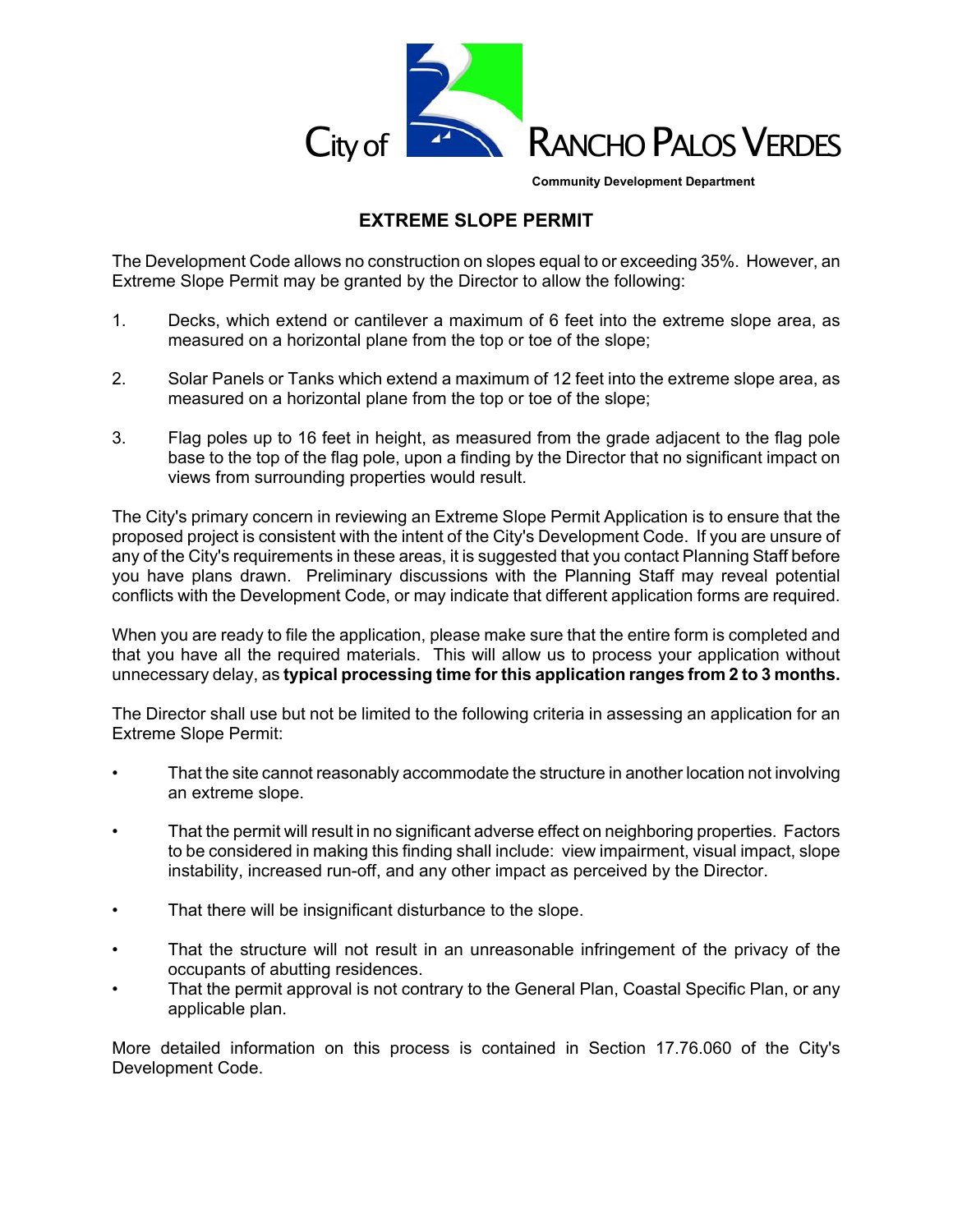### **These are the materials you must submit:**

- Three (3) copies of a plot plan of the subject property, at a reasonable scale, identifying all property lines, easements, existing and proposed structures, and accurate contours of existing topographic conditions. If determined by the Director, said plan shall be signed by a registered professional engineer, architect, or landscape architect. Although one (1) foot contour intervals are preferred, five (5) foot contour intervals may be accepted, if deemed appropriate by the Director.
- Three (3) copies of all visible elevations of the structure.
- Any additional plans, drawings, or calculations deemed necessary by the Director of Planning, in order to illustrate conformance of the proposed project with the provisions of the Development Code.
- Soils or Geology report, if determined necessary by the Director.
- Landscaping plan, if determined necessary by the Director.

All plans must be assembled in complete sets and folded no larger than 9 1/2" X 14". If so desired by the applicant, only one copy of the site plan, elevation drawing and floor plan may be submitted as part of the initial application package. Once it is determined by the Director that the submitted plans contain all the necessary information described in this application, then the appropriate number of plans (3 copies) will be requested from the applicant.

- Two (2) copies of a "vicinity map", prepared to scale, which shows all properties adjacent to the subject property (applicant). The "Vicinity Map" must be prepared exactly as described in the attached instruction sheet.
- Two (2) sets of self-adhesive mailing labels and one (1) photocopy of the labels which list the property owner of every parcel which is adjacent to the subject property (applicant). The name and address of every property owner (including applicant) must be typed on 8 1/2" X 11" sheets of self-adhesive labels. The mailing labels must be keyed to the corresponding lots, as shown on the vicinity map described above. The property owners mailing list must be prepared exactly as described in the attached instruction sheet. If the property owners mailing list is not prepared by a Title Company or other professional mailing list preparation service, the applicant must sign and submit the attached "Certification of Property Owners Mailing List" form.
- Completed Extreme Slope Permit Application, signed by the property owner.
- Filing Fee: \$1,797.00 + \$4.00 Data Processing Fee = **\$2,182**

In addition to the above Filing Fee, the following fee may be assessed if applicable:

- 1) Trust Deposit (for City Engineer review)
- $\triangleright$  Once the application has been accepted, Staff will review your application to determine if it is complete. If Staff determines that further information is necessary, you will receive a letter listing the additional information needed within 30 days of submittal. It is your responsibility to provide the additional information and submit for a complete application.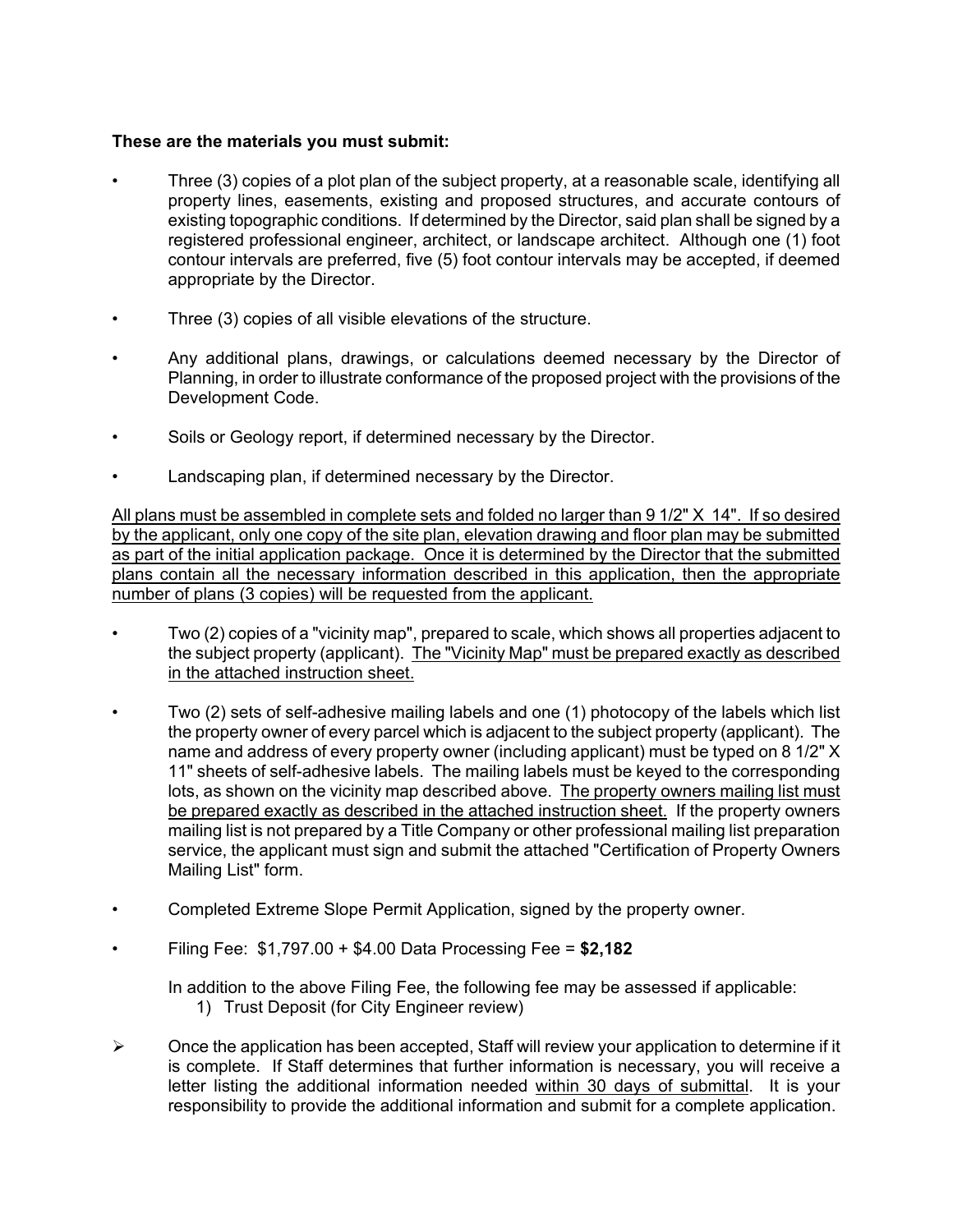- When filing your application, make certain the entire uniform application is completed and that all the required submittal materials are included, OTHERWISE THE APPLICATION MAY NOT BE ACCEPTED FOR FILING.
- Pursuant to Section 17.86.050 of the RPVMC, THE CITY WILL NOT ACCEPT ANY DEVELOPMENT APPLICATION(S) FOR A LOT OR PARCEL THAT IS IN VIOLATION OF THE CITY'S MUNICIPAL CODE, UNLESS AN APPLICATION IS SUBMITTED TO CORRECT A VIOLATION.
- Projects involving new construction and additions or tear-down / rebuilds will require approvals from the Los Angeles County Fire Department. Prior to planning application submittal, it is highly recommended that you take your plans to the Fire Department's Hawthorne Office to obtain their requirements, which may include costly upgrades. The LA County Fire Department Fire Prevention Division is located at 4475 W. El Segundo Blvd. Hawthorne, CA. 90250 (phone 310-263-2732.).
- Projects such as new structures, foundation underpinning and basements require City approval of a soils/geology report. Other projects may require a \$365 *Category 1* site visit by the City Geologist to determine if a soils/geology report will be required. Prior to planning application submittal, it is highly recommended that you contact the Building & Safety Division to address the geological review of your project. Approval of any required soils/geology report may be pursued during the planning application review process.
- Notice: CC&R's are private restrictions or agreements. Therefore the City is not responsible for a property owner's compliance with any CC&R's that may govern their property and the City does not enforce private CC&R's. The City recommends that property owners review their title report to see if any CC&R's govern their property, and if so, consult such CC&R's prior to submittal of their application. Additionally, property owners should review their title report for any other private property restrictions (Deed Restriction, Private Easement, etc.) that may govern their property.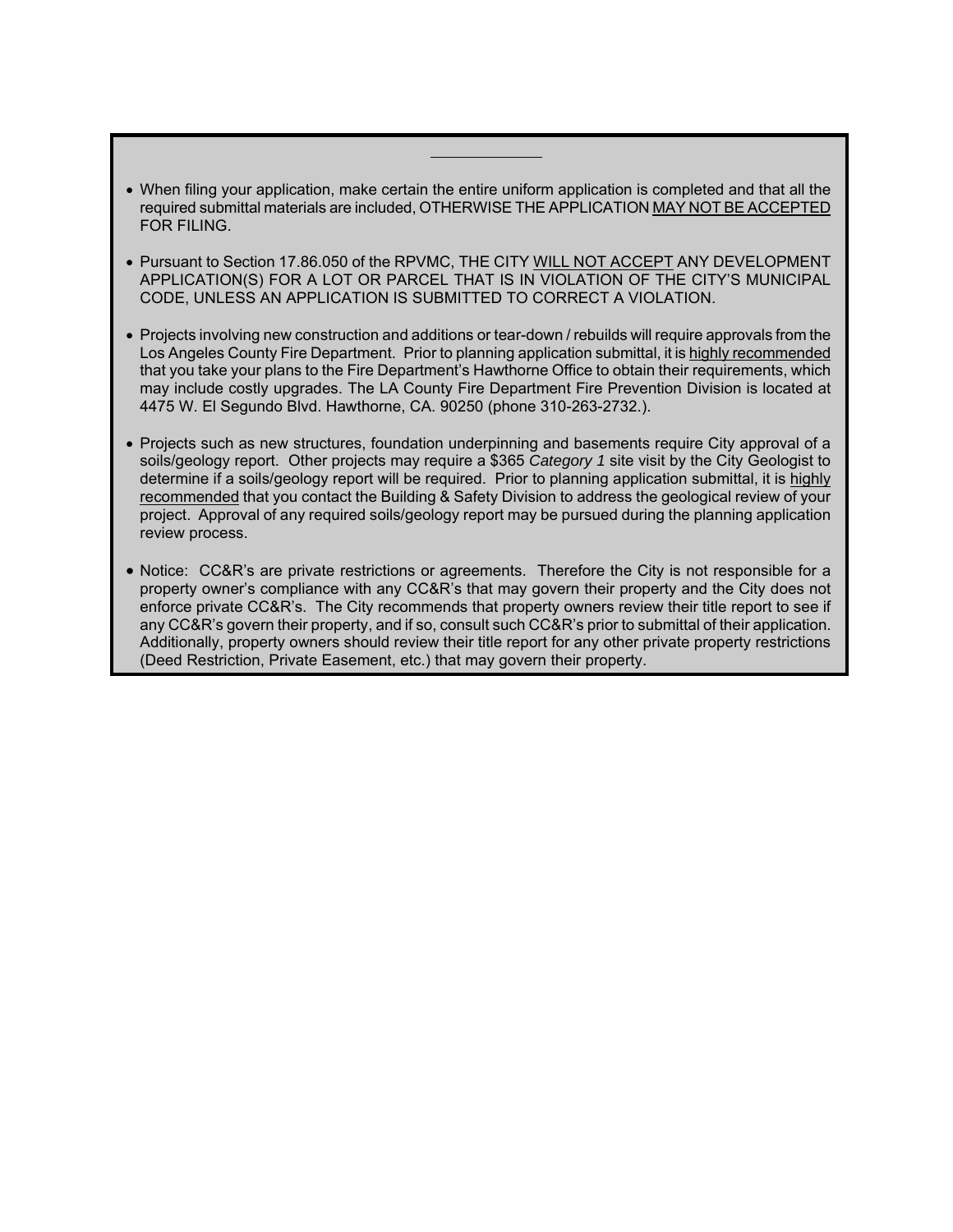

**Community Development Department**

### **EXTREME SLOPE PERMIT APPLICATION ZON**

| APPLICANT/CONTRACTOR:                                                                                                                                                                                                          | <b>LANDOWNER:</b>                             |
|--------------------------------------------------------------------------------------------------------------------------------------------------------------------------------------------------------------------------------|-----------------------------------------------|
| the contract of the contract of the contract of the contract of the contract of the contract of the contract of<br>(Name)                                                                                                      | (Name)                                        |
| (Address)                                                                                                                                                                                                                      | (Address)                                     |
| Telephone: _________________________________                                                                                                                                                                                   | Telephone: __________________________________ |
|                                                                                                                                                                                                                                |                                               |
| Lot and Tract No: the contract of the contract of the contract of the contract of the contract of the contract of the contract of the contract of the contract of the contract of the contract of the contract of the contract |                                               |
|                                                                                                                                                                                                                                |                                               |
| <b>Project Description:</b>                                                                                                                                                                                                    |                                               |

#### **GENERAL INFORMATION**

- **\_\_\_\_\_\_\_\_\_\_\_\_\_\_\_\_\_\_ 1.** Maximum height of project, measured from the top of footing
- **EXECUTE:** 2. Square footage of project (Building footprint)
	- **EXECUTE:** 3. Maximum height of proposed walls to be moved (sum of cut and fill, in cubic yards)
- \_\_\_\_\_\_\_\_\_\_\_\_ 4. Total volume of earth
- **Maximum height of fill** 5.
- \_\_\_\_\_\_\_\_\_\_\_\_ 6. Maximum depth of cut